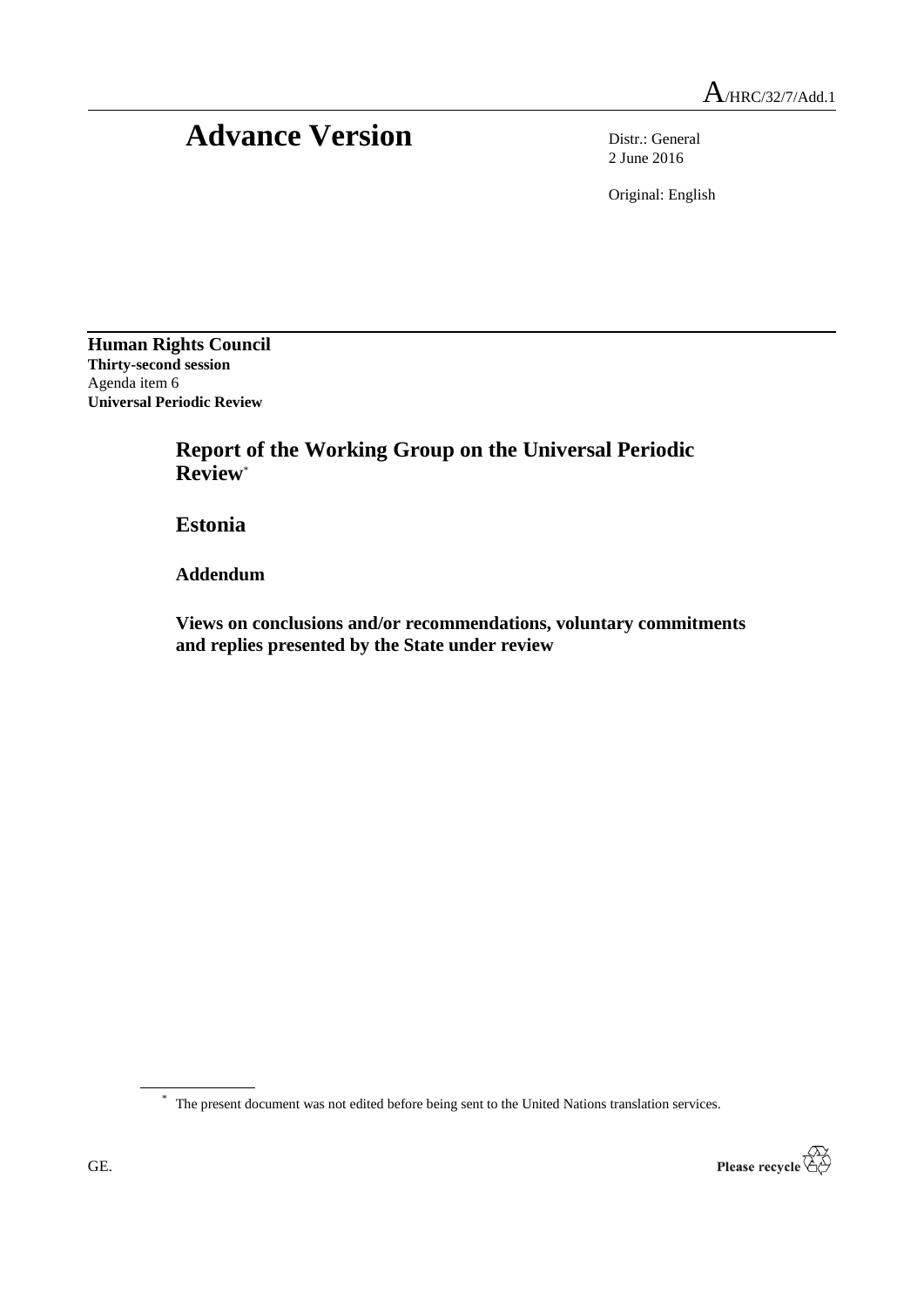1. Estonia welcomes the interactive dialogue and the recommendations made during the  $2<sup>nd</sup>$  cycle of the Universal Periodic Review held in Geneva on 19 January 2016. During the review, Estonia received 181 recommendations. Estonia herewith presents its views regarding the 55 recommendations that were deferred during the adoption of the report of the Working Group on 22 January 2016.

## 2. **The recommendations formulated during the interactive dialogue and listed below have been examined and enjoy the support of Estonia:**

**123.6.** Estonia intends to ratify ICPPED. There are no substantial objections to the ratification and implementation of the convention.

**123.20.; 123.21.** Estonia is consistently reviewing its international obligations in the field of human rights and considering ratification of human rights treaties to which it is not yet a party.

**123.29.** Estonia is constantly improving its education system to comply with the fundamental values of education, tackle racism and xenophobia at their very roots and build a culture of human rights in the society. The Basic Schools and Upper Secondary Schools Act marks the importance of values arising from the ethical principles specified in the Constitution, the Universal Declaration of Human Rights, the Convention on the Rights of the Child and the fundamental documents of the European Union (EU). Schools shall build up a school culture respecting democratic and human rights values. Within the learning process, human rights are connected with the cross-curricular core competences (value and cultural; social and civic; self-awareness; communication competence).

**123.32.; 123.33.; 123.34.; 123.37.** Pursuant to amendments of the Penal Code in force since 2015 the definition of criminal organisations includes organisations the activity of which is directed to commit crimes punishable by three years of imprisonment, such as the offence of inciting social hatred in its aggravated form (i.e., repeated offence or the offence of incitement of hatred with a serious result). Thus, establishing organisations, the activity of which is directed to commit the offence of aggravated incitement of social hatred, discrimination or violence, *inter alia* on the basis of race, and being member in such an organisation, is criminalised. Amendments to the provision defining incitement to social hatred are ongoing to extend criminal liability to cases where the offence is not repeated nor causing serious result. Amendments to the Penal Code, aiming to define racist or other hate motive as an aggravating circumstance for all offences, are ongoing.

**123.41.** This topic is already well-covered by the Penal Code. Amendments to the Code of Criminal Procedure regarding victim protection were enforced in 2016. An amendment to the Penal Code defining domestic violence as an aggravated assault, was enforced in 2015. The Penal Code foresees punishments for crimes such as threat, physical abuse, torture, rape, etc. Domestic violence cases are investigated and proceed according to existing legislation.

To enable better victim protection, the Victim Support Act will be modified in 2016 and from 1 January 2017, new services for victims of violence against women will be described in the law. State-financed Women's Shelter service includes safe temporary housing, crisis counselling, case management, legal and psychological counselling for women who have fallen victims of violence. Estonia intends to ratify and implement the Istanbul convention of the Council of Europe in the near future.

**123.46.** Pursuant to the Constitution, the family, which is fundamental to the preservation and growth of the nation and which constitutes the foundation of society, enjoys the protection of the state.

**123.47.** All necessary measures to ensure full participation of all groups of individuals in the political and public affairs of the country have been introduced. The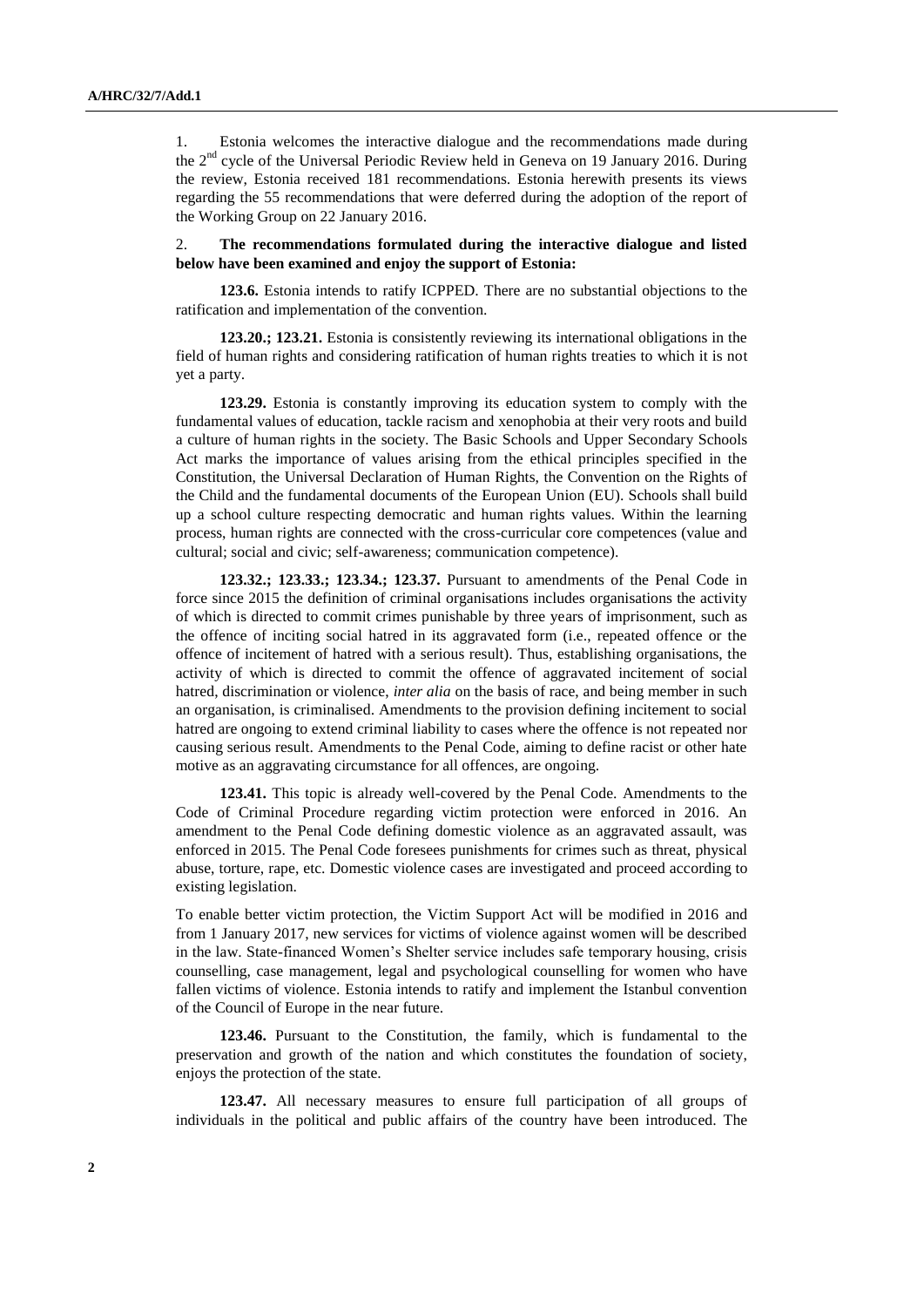rights, freedoms and duties of all persons, set out in the Constitution, apply equally to citizens of Estonia and to citizens of foreign states and persons with undetermined citizenship in Estonia.

**123.48.** Two national integration plans have been carried out in Estonia: Integration in Estonian Society 2000–2007 and Estonian Integration Plan 2008–2013. At the end of 2014, the government approved the Integration Development Plan "Integrating Estonia 2020" and its implementation plan for 2014–2017.

Integrating Estonia 2020 aims *inter alia* to preserve the culture and language of the ethnic minorities, ensure increasing tolerance towards different groups of society and a stronger civic identity.

The development plan supports three broader courses of action: 1) increasing openness of the whole society and making attitudes towards integration more supportive; 2) continuing support for permanent residents with foreign background who have not yet fully integrated into society; 3) supporting adaptation and integration of new immigrants.

**123.50.** The status and rights of national ethnic and linguistic minorities on the legislative and judicial front as well as in the policy front have been guaranteed by the Constitution and other legal acts.

**123.51.** The use of Estonian and other languages in Estonia is regulated by the Language Act. In local governments where at least half of the permanent residents belong to a national minority, everyone has the right to approach state and local government authorities and receive responses in Estonian or the language of the national minority. Regardless of the proportion of ethnic groups in the region, ethnic minorities may, with mutual consent, use their mother tongue during oral communication with state authorities and local governments, notary, bailiff, and sworn translator, and also at Estonia's foreign missions. Authorities may accept minority-language documents without translation. All ministries and governmental authorities have Russian and English websites. In language use, local governments take the needs of persons belonging to national minorities into account. In regions with a high rate of persons belonging to national minorities, legal advice and services of the employment office are provided in the respective, Russian, language. Besides Estonian and Russian, public services are also available in English all over Estonia.

**123.52.** Government pays special attention to promote overall employment. All services that support employment are provided in Estonian and Russian. The Strategy of Integration and Social Cohesion of Estonia sets the target to reduce differences of unemployment rates among Estonians and residents of other nationalities. Special targets and measures are foreseen in the draft Welfare Development Plan. There are measures and investments foreseen in the Estonian Regional Development Strategy and Ida-Viru County Action Plan 2015-2020 to promote economy, create workplaces and improve the living environment in Ida-Viru County. According to the recent integration monitoring, perceptible discrimination at the workplace on the ground of nationality among non-Estonians has decreased from 37% in 2008 to only 12% in 2015.

**123.53.** Legislation is under constant review and changes will be imposed if considered necessary.

## 3. **The following recommendations do not enjoy the support of Estonia and will be noted:**

**123.1.; 123.2.** Estonia is considering the recommendation to sign and ratify OP-CRC-IC.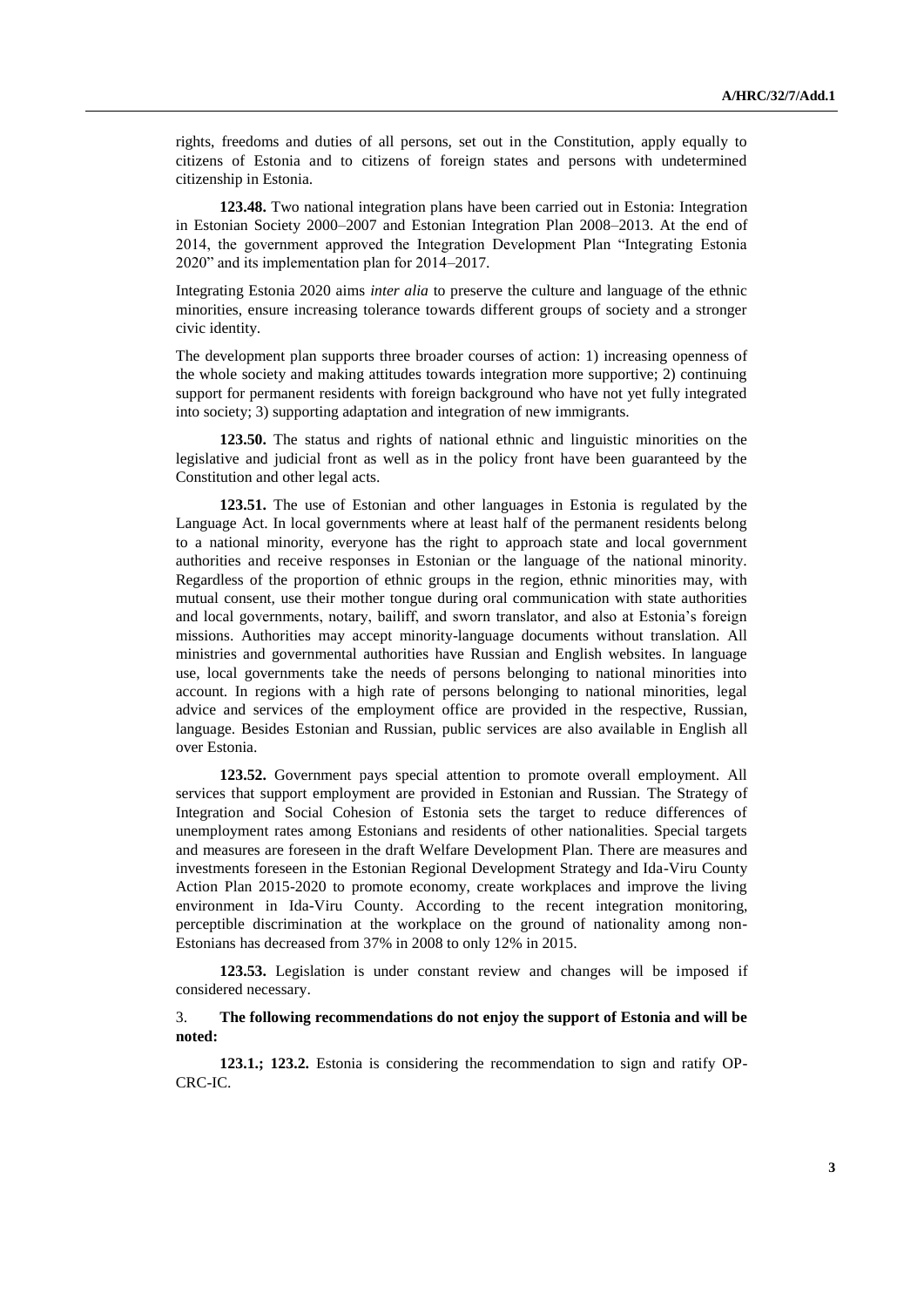**123.3.; 123.4.; 123.5.** The recommendation to sign and ratify the Optional Protocol to ICESCR is under consideration.

**123.7.; 123.8.; 123.9.; 123.10.; 123.11.; 123.12.; 123.13.; 123.14.** Estonia does not plan to ratify ICRMW or the ILO Convention no. 189. EU common immigration policy guarantees equal treatment of third country citizens.

**123.13.; 123.15.; 123.16.; 123.17.; 123.18.; 123.19.** Estonian Government fully supports the campaign launched by the UNHCR and the objectives to eradicate statelessness within the decade ahead. However, Estonia maintains its current position not to accede the conventions of 1954 and 1961 for the time being. The provisions of these conventions are less comprehensive than the rights currently enjoyed by residents of Estonia with undetermined citizenship. Estonia believes that its accession to the 1954 and 1961 Conventions will not provide significant benefits to persons with undetermined citizenship.

**123.22.; 123.23.; 123.24.** No new institutions are currently planned. The institution of the Gender Equality and Equal Treatment Commissioner has been created in order to help people protect their rights and to avoid any form of discrimination. Among other tasks, the Commissioner also endeavours to ensure that people in various minority groups are not treated unequally.

**123.25.** Resources of the Gender Equality and Equal Treatment Commissioner, including their sufficiency for planned activities are subject to annual budgetary negotiations. Starting from 2015, the Commissioner has had additional resources for supporting non-discrimination and gender mainstreaming in the use of the EU Structural Funds. Additional resources have been allocated for the Commissioner to fulfil the duties of the independent monitoring mechanism of the CRPD.

**123.26.** Estonia does not plan to adopt a separate action plan to implement the UN Guiding Principles on Business and Human Rights, but is continuously including these principles in other national plans and relevant documents.

**123.27.** The Integration Development Plan "Integrating Estonia 2020" and other documents contain indicators that also concern human rights.

**123.28.** Rules prohibiting discrimination are established by national law. If the rights of a person are violated due to discrimination, he or she has the right to file an application with labour dispute committee or the Gender Equality and Equal Treatment Commissioner or a claim with the court.

The Language Act establishes the basis of requirements for language proficiency in certain positions, which serve only public interests: to ensure that (public) services and information are available in the Estonian language. The language requirements for employment have been developed in cooperation with employers' organisations and take account of the requirements imposed in professional standards. The requirements are also in accordance with the actual character of work and the situation of the use of language. Language requirements are not imposed or applied to the employee on the basis of nationality or mother tongue.

**123.30.; 123.31.** Estonia supports a broader approach to combating intolerance and currently no separate strategies for combating racism are planned. The "Integrating Estonia 2020" development plan supports the multiculturalism of society and builds on the Estonian Constitution which sets the goal to guarantee the preservation of the Estonian people, language, culture and the right of each individual to preserve his or her ethnic identity. No one may be discriminated on the basis of nationality, race, colour, sex, language, origin, religion, political or other views, property or social status, or on other grounds. Equal treatment is more specifically regulated under the Equal Treatment Act prohibiting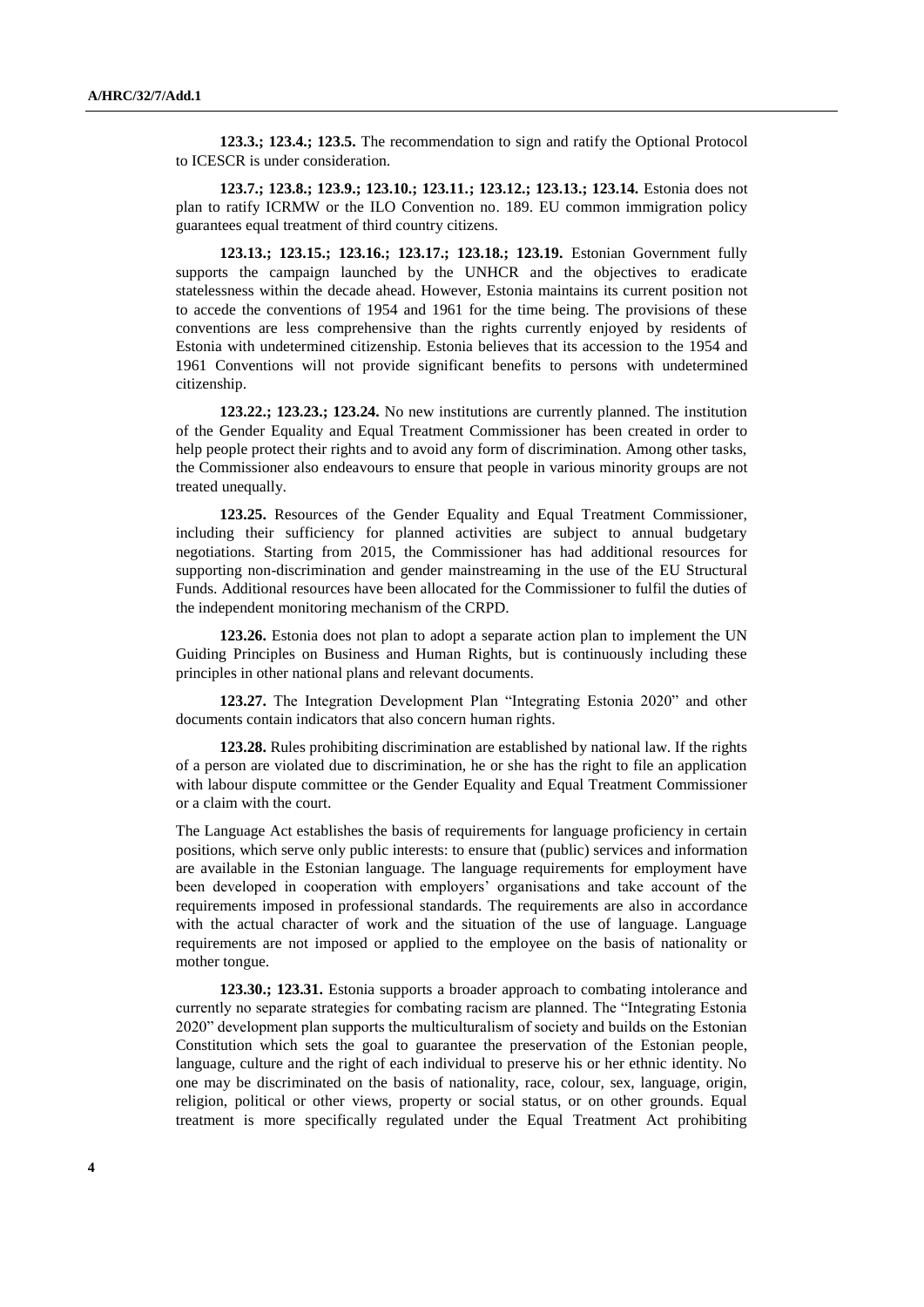discrimination of individuals on grounds of nationality (ethnic origin), race, colour, religion or other beliefs, age, disability or sexual orientation.

## **123.35.**

**123.36.** The required levels for language proficiency are reasonable and in accordance with international human rights standards.

The punitive role of the Estonian Language Inspectorate has considerably decreased and is being replaced by a more supportive role. On 1 January 2015 an amendment of the Penal Code and related acts entered into force decriminalising a number of cases where inspectors needed to impose fines. Non-sufficient command of state language is no longer an administrative offence. Language inspectors shall provide adequate and realistic amount of time in the prescription for gaining the level of state language needed in a certain occupation. No punishments were imposed in 2015.

The Inspectorate is flexible in its practice and allows guaranteeing the necessary level of state language in an institution or business also by organisational means instead of replacing a person. E.g. a doctor without a sufficient command in Estonian is accompanied by a bilingual nurse; in a shop an Estonian language client is directed to a sales person who knows Estonian etc.

**123.38.**

**123.39.; 123.40.** The Registered Partnership Act entered into force on 1 January 2016. The necessary implementing acts are being processed by *Riigikogu*. The Ministry of Justice is doing everything in its power to facilitate the application of the Registered Partnership Act until the implementing acts are adopted.

**123.42.** Estonia sees no reason to adopt a separate law on human trafficking. In 2012, amendments were made to the Penal Code defining human trafficking and criminalising all its elements in accordance with international and European standards. The new regulation includes an extensive definition of the concept of trafficking in persons and foresees imprisonment up to 7 years for this crime and up to 15 years in aggravating circumstances. Specific regulation and punishments are also provided for support to human trafficking, pimping, aiding prostitution, and human trafficking in order to take advantage of minors.

Amendments to the Code of Criminal Procedure regarding victim protection were enforced in 2016 and the Victim Support Act was supplemented in 2013 with an additional section that defines human trafficking victims and foresees services for them. The Aliens Act foresees temporary residence permits for foreigners, willing to cooperate in criminal proceedings.

**123.43.** According to the Estonian Constitution any Estonian citizen who has attained eighteen years of age is eligible to vote. Only an Estonian citizen of eighteen years of age who has been declared by a court to lack legal capacity is ineligible to vote. The Estonian Constitution stipulates that the participation in elections may be circumscribed by law in the case of Estonian citizens who have been convicted by a court and are serving a sentence in a penal institution.

**123.44.** The Code of Criminal Procedure has been brought to compliance with the International and European standards of rights to translation, and no further amendments are foreseeable.

**123.45.** Estonia intends to address the issue in the near future. The Code of Criminal Procedure has already been amended to reform the surveillance procedures, with an effect from 2015.